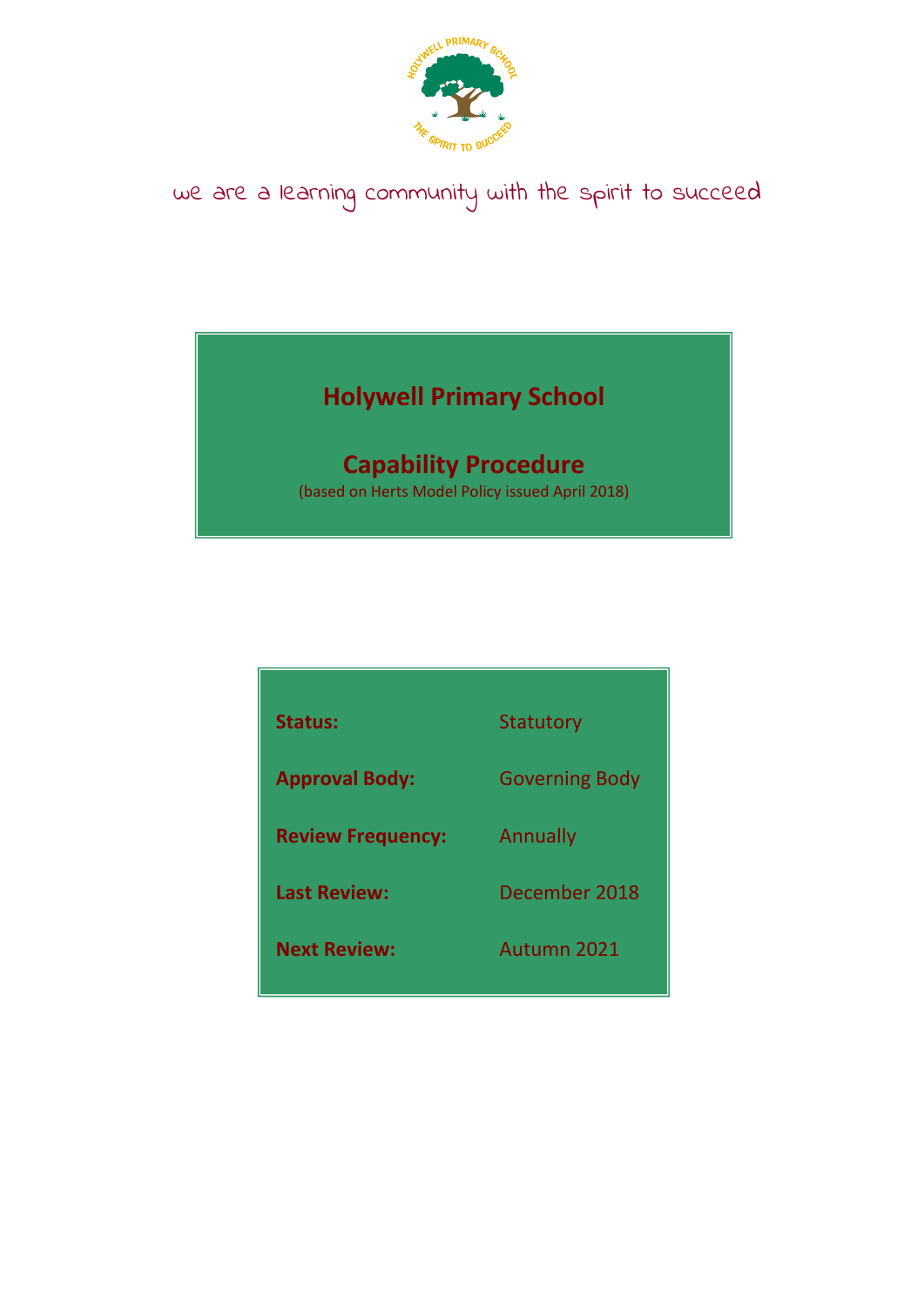### **Holywell Primary School**





### **Contents**

| Introduction                                              | $\overline{2}$ |
|-----------------------------------------------------------|----------------|
| Purpose, scope and principles                             | 2              |
| Misconduct                                                | 3              |
| Definition and separation of roles                        | 3              |
| Right to be accompanied                                   | 4              |
| Informal management period                                | 4              |
| The capability procedure                                  | 5              |
| Stage $1$ – formal capability hearing                     | 5              |
| Stage 2 - formal capability hearing                       | 7              |
| Stage 3 – formal capability hearing (The dismissal stage) | 8              |
| Appeals                                                   | 9              |
| Duration of warning                                       | 10             |
| Disputes about the procedure                              | 10             |
| Expiry of warning and references                          | 10             |
| Appendices                                                | 11             |
| Appendix 1 – Capability procedure flowchart               | 11             |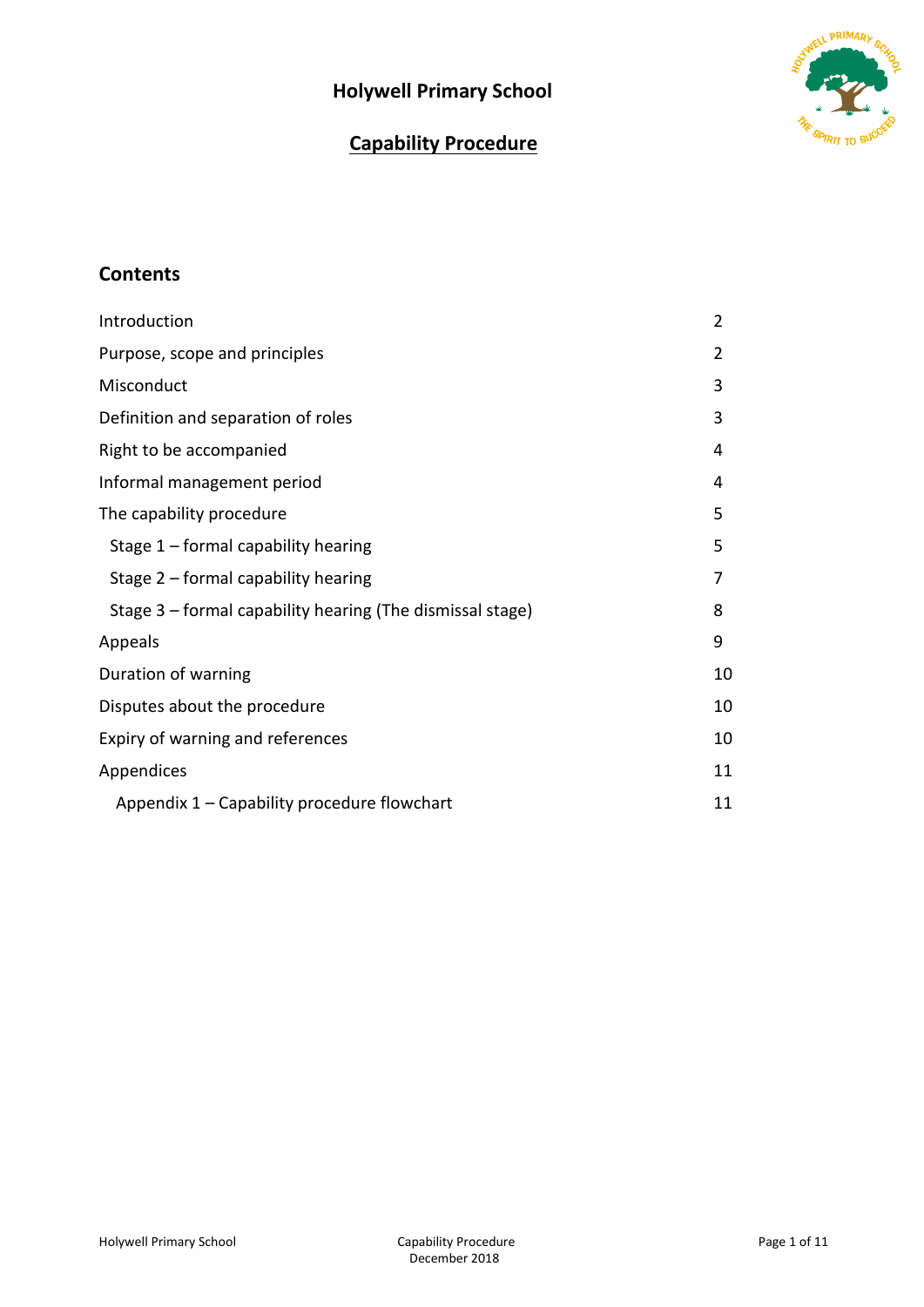#### **1. Introduction**

- 1.1 This procedure applies only to teachers, Headteachers and support staff employed by the school where there are serious concerns about performance that have not been resolved through the appraisal process. It does not apply to newly qualified teachers or employees in their probationary period in respect of which there are alternative procedures in place.
- 1.2 This procedure does not form part of any employees contract of employment and it may be amended at any time.
- 1.3 Employees who are subject to the capability procedure are strongly advised to contact their trade union/professional association for support. A list of accredited county professional association and trade union representatives is available upon request from the school who can access this via the HR knowledge portal.

#### **2. Purpose, scope and principles**

- 2.1 A capability procedure is necessary for promoting fairness and order in the treatment of individuals and is designed to help and encourage all employees to achieve and maintain high standards of performance at work.
- 2.2 With the exception of very serious concerns, this procedure should only be followed when concerns have been identified over a reasonable period of time. In the first instance performance issues should normally be dealt with informally between the employee and line manager as part of day to day management. It would not usually be appropriate to react to one observation that falls below expectations by invoking this procedure. In such cases detailed feedback and appropriate support should be given to ensure that the concerns are understood and can be acted upon. It is reasonable to follow up a weak observation by undertaking another to give an employee a chance to show it was a one-off. A reasonable period of time (at least a week) should be allowed for the individual to reflect on the observation and any support or advice given before a follow up observation is carried out.
- 2.3 Concerns raised about performance as well as support and advice given at all stages should be well documented.
- 2.4 Relevant training should be considered, noting that training can take many forms and does not have to be external.
- 2.5 At every formal stage in the procedure, the employee will:
	- be advised in writing of the nature of the performance concerns
	- have the right to be accompanied by their accredited trade union/professional association representative or work colleague
	- have a right of appeal against any penalty imposed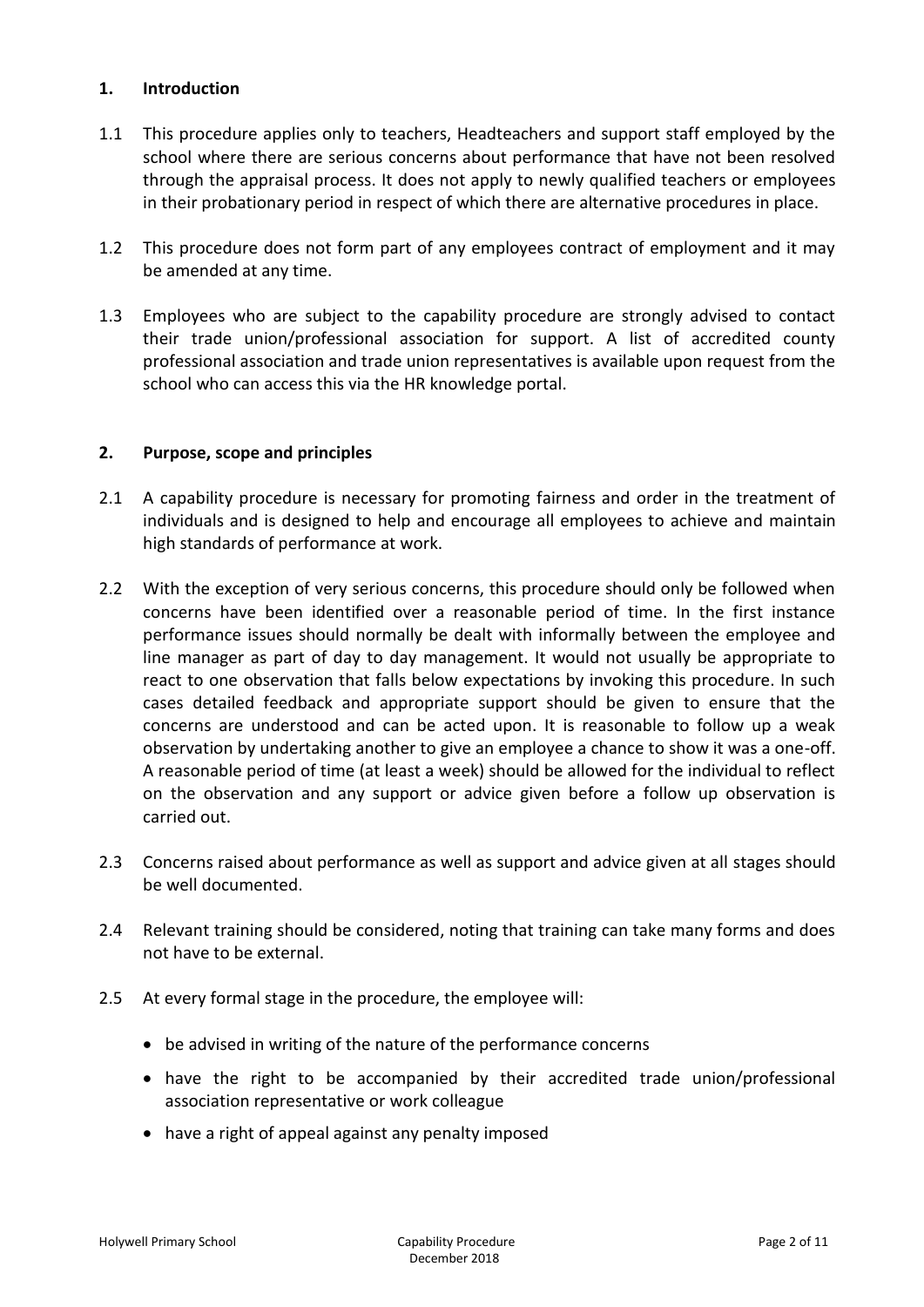#### **3. Misconduct**

- 3.1 In some circumstances performance may be unsatisfactory due to an employee's own negligence or wilful misconduct.
- 3.2 In such cases the disciplinary procedure should be used rather than the capability procedure.

#### **4. Definition and separation of roles**

#### 4.1 Employees

Every employee has a contractual responsibility to perform at an appropriate level and the requirement to meet any relevant standards; this includes compliance with the schools' code of conduct. Employees are, therefore, expected to be committed to achieving appropriate levels of performance.

#### 4.2 Line manager

The process will usually be undertaken by the Headteacher, but may be delegated to another senior colleague, such as a deputy head, assistant head or business managers (for non-teaching staff). In some circumstances formal capability meetings may be arranged and conducted by an appropriate senior line manager with the Headteacher's agreement. The Headteacher or line manager will consider the evidence, reach a conclusion and issue a warning as necessary. The Headteacher or line manager will specify the improvement required and support to be provided as part of the warning process.

#### 4.3 Chair of Governors

It is possible that as part of the normal working relationship between the Headteacher and chair of governors, they will have discussed details of concerns about the employee. If that is the case, the Chair of Governors can take no part in any hearing.

In cases where the Headteacher is the subject of concerns, the chair of governors will carry out the functions normally allocated to the Headteacher in this procedure. The chair of governors will need to take advice from a HR adviser. The Chair of Governors will be responsible for organising hearings or appeals at any stage.

#### 4.4 Other governors

The Governing Body has quite specific tasks to perform under this procedure in relation to appeal and dismissal hearings, when they will be expected to form a panel of three governors. Governors who are employees of the school should not form part of the panel. It is inappropriate for governors to be involved in detailed discussion or consideration of performance concerns at any other time. It is also inappropriate for details of any capability cases to be discussed at a full meeting of the Governing Body.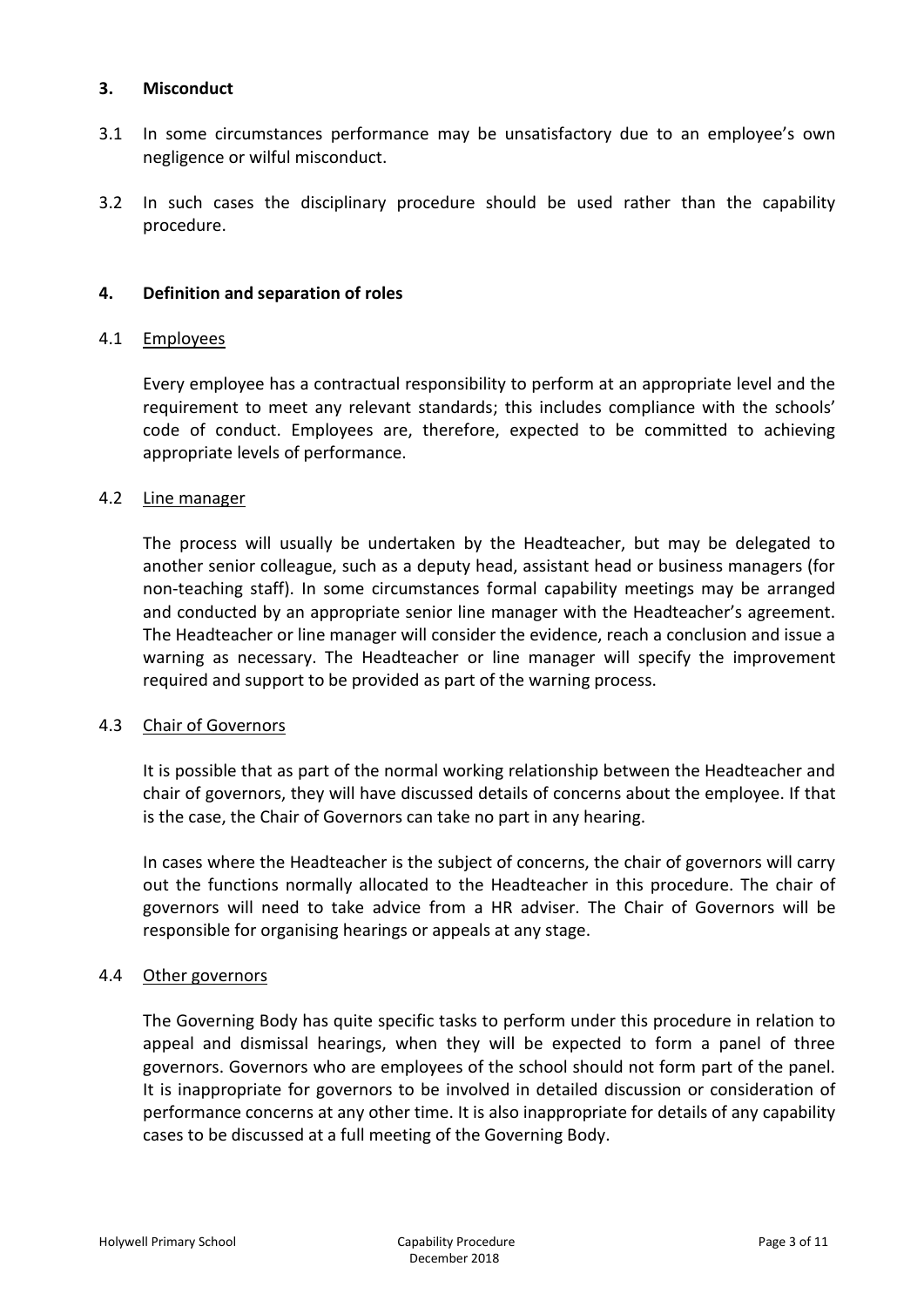In some exceptional circumstances there may not be enough governors without prior involvement to form a panel at a hearing; the Governance team can assist in finding governors from other schools in such instances.

#### 4.5 Expert advice

The Headteacher or Chair of Governors may need to seek expert advice at the outset or during the process. For schools that subscribe to the Schools' HR advisory team, advice from an HR adviser is always available.

#### 4.6 Advisory staff

It will often be appropriate for the school to seek specialist or outside advice in dealing with sustained and/or serious poor performance or lack of capability, as part of the general support role, in giving or arranging advice and support for individual employees and in providing evidence for formal meetings.

#### **5. Right to be accompanied**

- 5.2 An employee has the right to be accompanied and supported, at each formal stage of the procedure where action may be taken (including appeal), by a work colleague or an accredited professional association/trade union representative.
- 5.3 The employee should give advance notice if he/she is to be accompanied, and by whom. If the professional association/trade union representative or work colleague is unavailable at the time of the meeting or hearing, the employee should contact the individual who convened the meeting to postpone the hearing (once) to a time that is mutually convenient to all parties. Any postponement should be within a reasonable timescale and should not normally extend beyond five working days.

#### **6. Informal management period**

**Before** embarking on the capability procedure, management should ensure that through normal performance appraisal and management supervision:

- the employee has been alerted to concerns
- the employee has an agreed job description, which is fully understood and there is a clear agreed expectation of standards of performance
- that concerns about a teachers performance have been raised within the schools' monitoring procedures including the appraisal process where appropriate and support and reviews undertaken
- a performance improvement plan (PIP) has been set with support and a timescale for review (usually between four to six weeks dependent upon the severity of the underperformance)
- a copy of this procedure has been given to the employee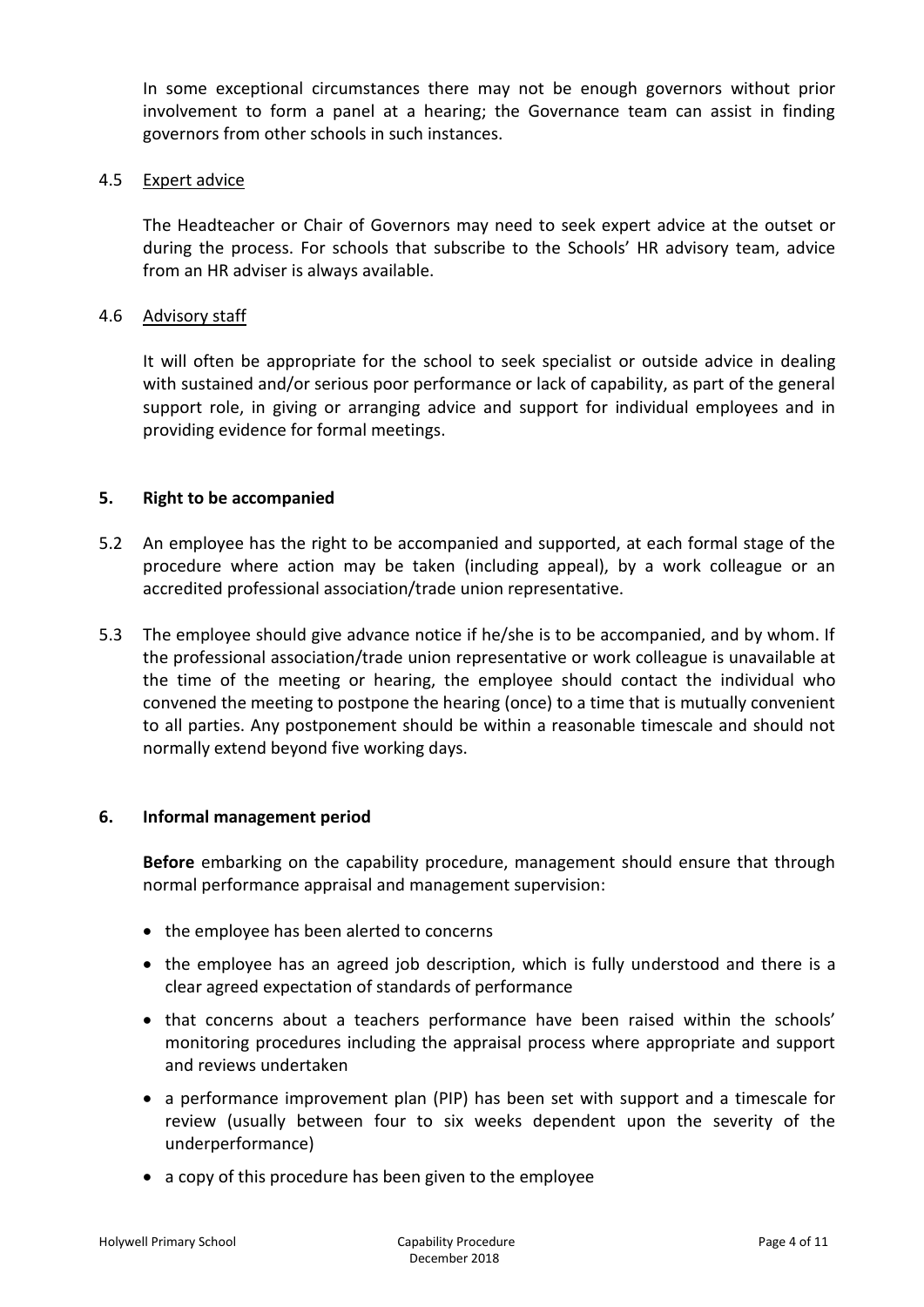#### **7. The capability procedure**

#### **See Appendix 1 for a procedural flowchart**

Where performance concerns have not been successfully addressed and managed using:

- the normal appraisal management channels; and
- informal methods

An assessment/investigation will be undertaken to decide if there are grounds for taking formal action under this procedure.

The degree of assessment/investigation involved will depend on the circumstances but may involve reviewing the employees personnel file including appraisal records, gathering relevant documents, monitoring the employees work and if appropriate interviewing the employee and/or other individuals confidentially in respect of the employees work. The employee should be invited in writing to attend a formal capability meeting with their professional association/trade union representative or work colleague. At least five working days' notice will be given. The letter will inform the employee that the appraisal process is suspended and will no longer apply whilst the employee's performance is being managed under the capability procedure. The letter will contain sufficient information about the performance concerns and possible consequences, e.g. a first written or final written warning could be issued, to enable the employee to prepare their case for formal capability meeting. Any copies of written evidence will be enclosed with the letter together with a copy of the capability procedure.

Where it is known that an individual is a member of a professional association or trade union and the name and contact details of their representative are available it is advised that the representative in question be consulted when arranging any formal meetings in order to minimise the possibility of delays.

#### 7.1 Stage 1 – formal capability hearing

- 7.1.1 The meeting is intended to establish the facts. At this meeting the Headteacher or senior line manager (with the Headteacher's knowledge and agreement) will:
	- identify the performance concerns, the support already given as part of the appraisal policy*,* the standards required and where the shortfall in their performance has occurred
	- provide written evidence of the concerns identified (e.g. from job descriptions, supervision notes, classroom observations, examples of pieces of work that do not meet the required standards)
	- consider and discuss any causes and reasons for the shortfall including any reasons why the measures taken so far have not led to improvement. The employee should be given the opportunity to discuss any contributory factors they feel may have affected their performance and/or refute the evidence presented if appropriate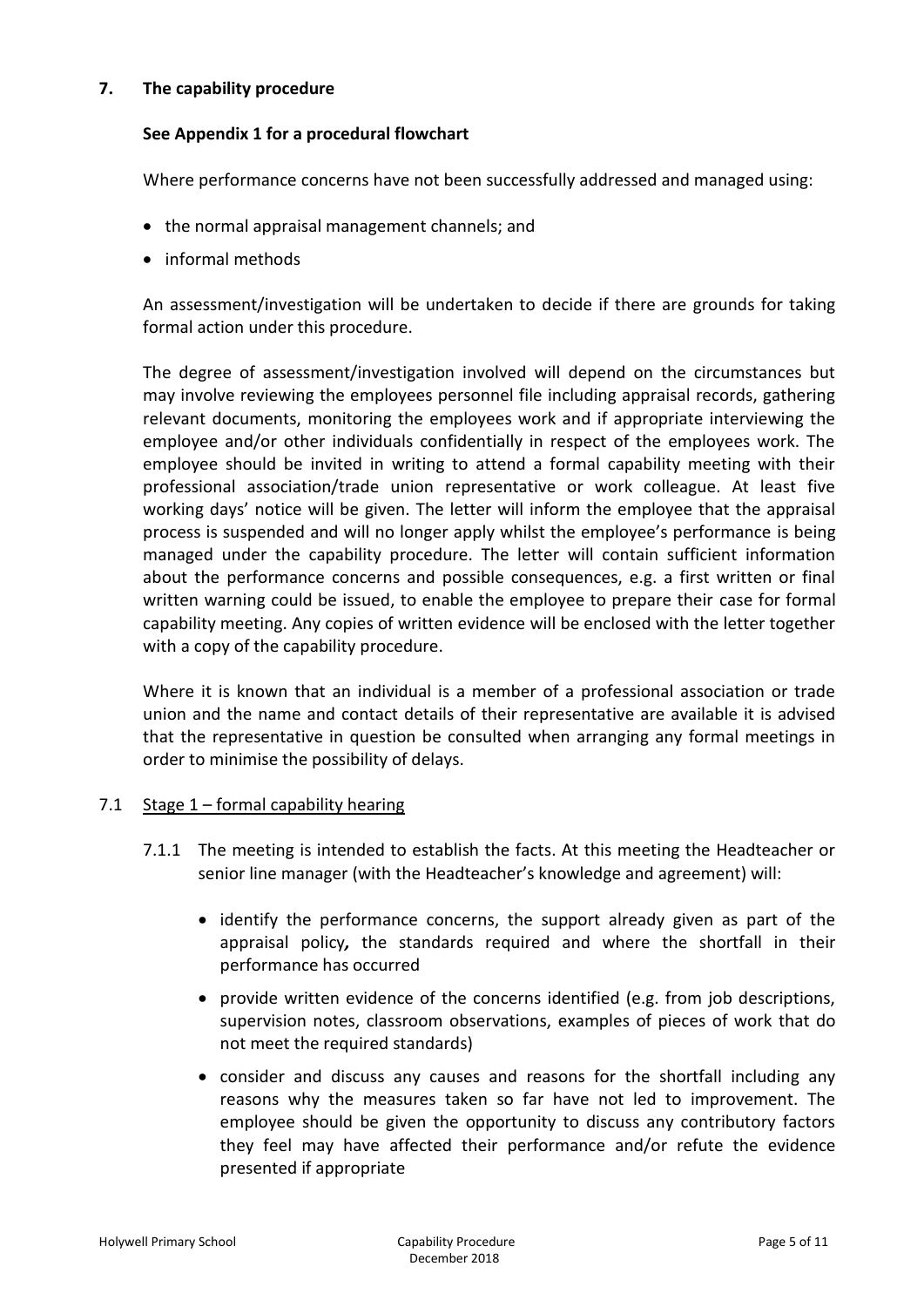- after reviewing the evidence before them and taking into account any contributing factors the employee has put forward, the Headteacher or line manager will decide whether:
	- $-$  to move into a further period of monitoring without issuing a warning
	- $-$  to issue a first written warning
	- $-$  to issue a final written warning (serious cases only)

At which point the following will also apply:

- set a PIP and targets for the future standard of performance with agreed objectives set out showing clearly how these will be achieved and measured
- identify the support to be provided to assist the employee in reaching the required PIP (e.g. additional supervision, coaching, observing exemplar lessons) the employee should also be invited to suggest what support that they feel they may benefit from
- set out the timetable for improvement and explain how performance will be monitored and reviewed. The timetable will depend on the circumstances of the individual case but should usually be six weeks or half a term. It is for the school to determine the set period. It should be reasonable and proportionate, but not excessively long, and should provide sufficient opportunity for significant improvement to take place
- notes must be taken of the meeting and a copy given to the employee

If, following response from the employee, it is accepted that it is not appropriate to proceed with the formal capability process; the matter could be addressed via performance appraisal or relevant management support. Otherwise, the decision and reasons for it will be put in writing.

#### 7.1.2 Monitoring and review period following a formal capability hearing

A performance monitoring and review period will follow the stage 1 formal capability hearing. Formal monitoring, evaluation, guidance and support will continue during this period and there should be an informal feedback meeting/s. At the end of the review period a letter will be sent to the employee advising either

- that performance has improved to a satisfactory level and no further action will be taken
- that substantial but insufficient improvement has been made and the review period will be extended
- that insufficient improvement has been made and the matter will be progressed to a stage 2 capability hearing (or stage 3 if a final written warning was initially issued)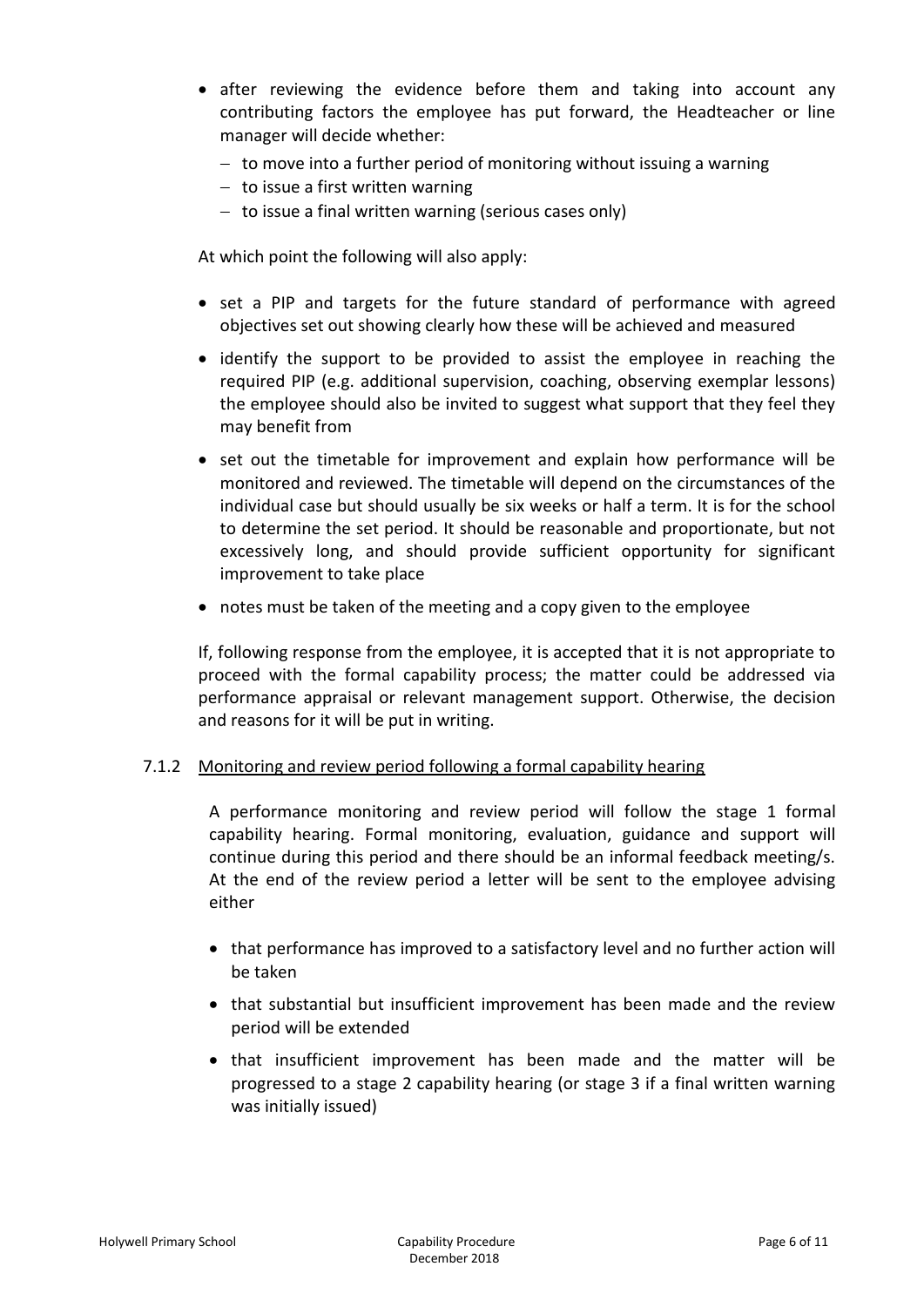#### 7.2 Stage 2 – formal capability hearing

The formal hearing allows the employee to respond to the assessment that his/her performance has failed to improve and to explain the failure. The stage 2 hearing may also be instigated if there is further evidence of poor performance during the period of the first written warning.

The employee must receive written notice of the meeting, at least five working days in advance by recorded delivery or delivery by hand of:

- $\bullet$  the purpose, time and place of the meeting
- the areas in which the employee has not met the required performance standards set out in the PIP and previous warning
- a copy of this procedure (if not provided previously)
- the right to be accompanied by a work colleague or their professional association/trade union representative (and no one else)
- details of who will be attending the meeting (e.g. head, employee, expert witness/es)
- relevant documentation (e.g. copies of objectives, the support provided, and capability/review meeting minutes)
- 7.2.1 Conducting the stage 2 formal capability hearing

Follow the guidelines set out in section **7.1**

#### 7.2.2 Outcome of the stage 2 formal capability hearing

There are three possible outcomes to the **stage 2 hearing**:

- outcome 1: Sufficient improvement, in which case the capability procedure will cease and appraisal process will resume
- outcome 2: There has been some improvement, and there is confidence that more is likely, but further support or monitoring is required and the monitoring, review period and PIP will be extended
- outcome 3: If no, or insufficient improvement has been made, the employee will receive either a first written warning if one wasn't issued at the commencement of the formal capability meeting or a final written warning if a first writing warning has already been issued

The decision will be confirmed in writing.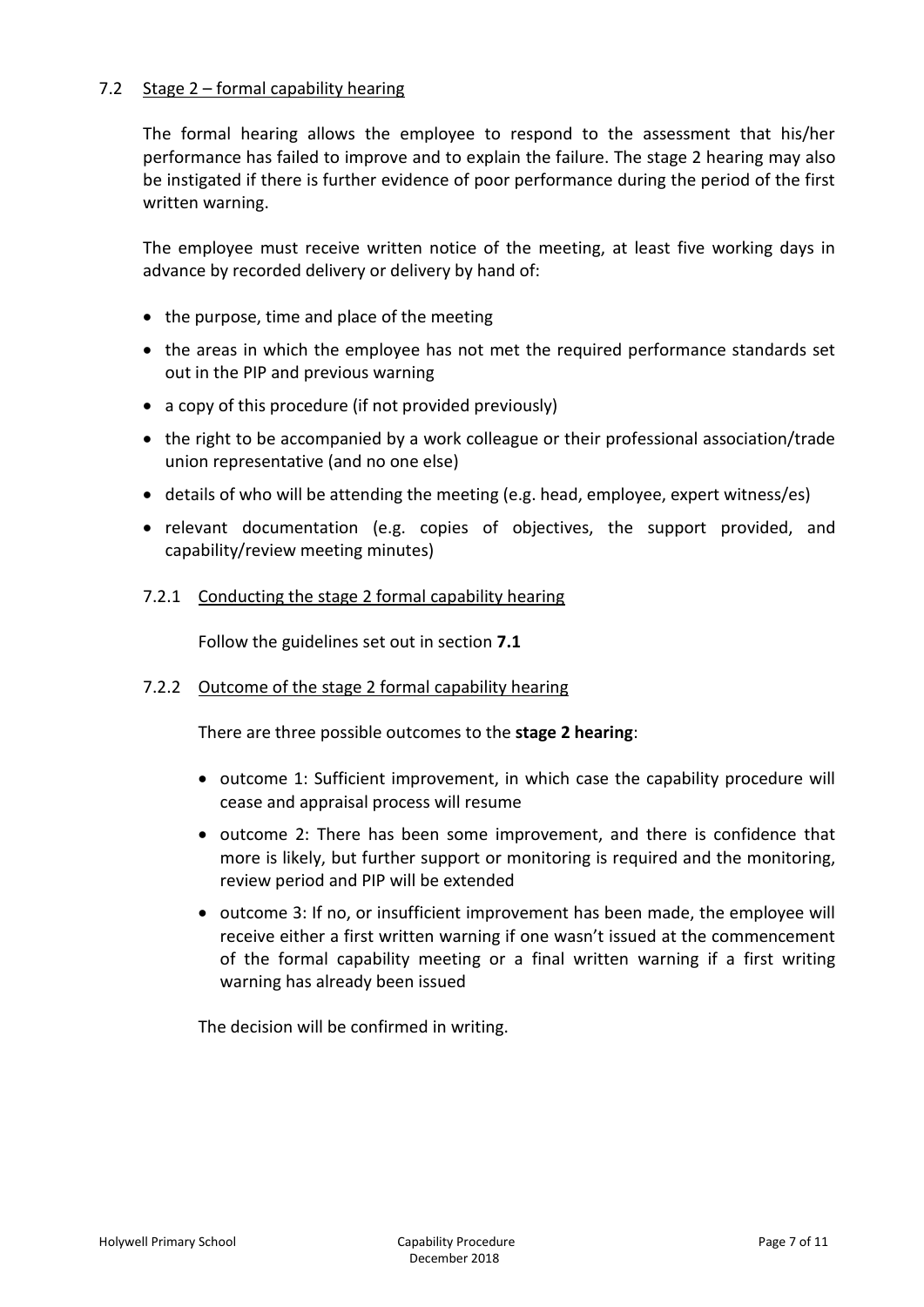#### 7.2.3 Monitoring and review period following stage 2 capability hearing

A performance monitoring period will follow the stage 2 formal capability hearing. Formal monitoring, evaluation, guidance and support will continue during this period and there should be an informal feedback meeting/s. At the end of the review period a letter will be sent to the employee advising either:

- that performance has improved to a satisfactory level and no further action will be taken
- that substantial but insufficient improvement has been made and the review period will be extended
- that insufficient improvement has been made and the matter will be progressed to a stage 3 capability hearing

At all stages if the employee cannot attend a meeting the employee should inform the Headteacher immediately and an alternative date will be arranged. The employee must make every effort to attend the hearing and failure to attend without good reason may be treated as misconduct. If the employee fails to attend without good reason or is persistently unable to do so (for example health reasons) a hearing may be convened and the decision taken based on the available evidence.

#### 7.3 Stage 3 – formal capability hearing (The dismissal stage)

7.3.1 A panel of three governors will normally hear the case at this stage unless it is felt appropriate for the Headteacher to do so. If the case concerns the Headteacher a panel of governors would hear the case.

The employee will be given no less than five working days' notice in writing of the hearing.

The letter will contain:

- $\bullet$  the purpose, time and place of the hearing
- the areas in which the employee has not met the required performance standards set out in the PIP and final written warning
- the right to be accompanied by a work colleague or their professional association/trade union representative and no one else
- details of who will be attending the meeting (e.g. Headteacher, employee, expert witness/es)
- the requirement for the employee to provide to the school, at least four working days before the hearing, six hard copies of all documents that he/she intends to present at the hearing and enough copies for all those, except witnesses who will be present at the hearing
- all relevant documentation that will be used as evidence at the hearing (e.g. copies of objectives, the support provided, and review meeting minutes)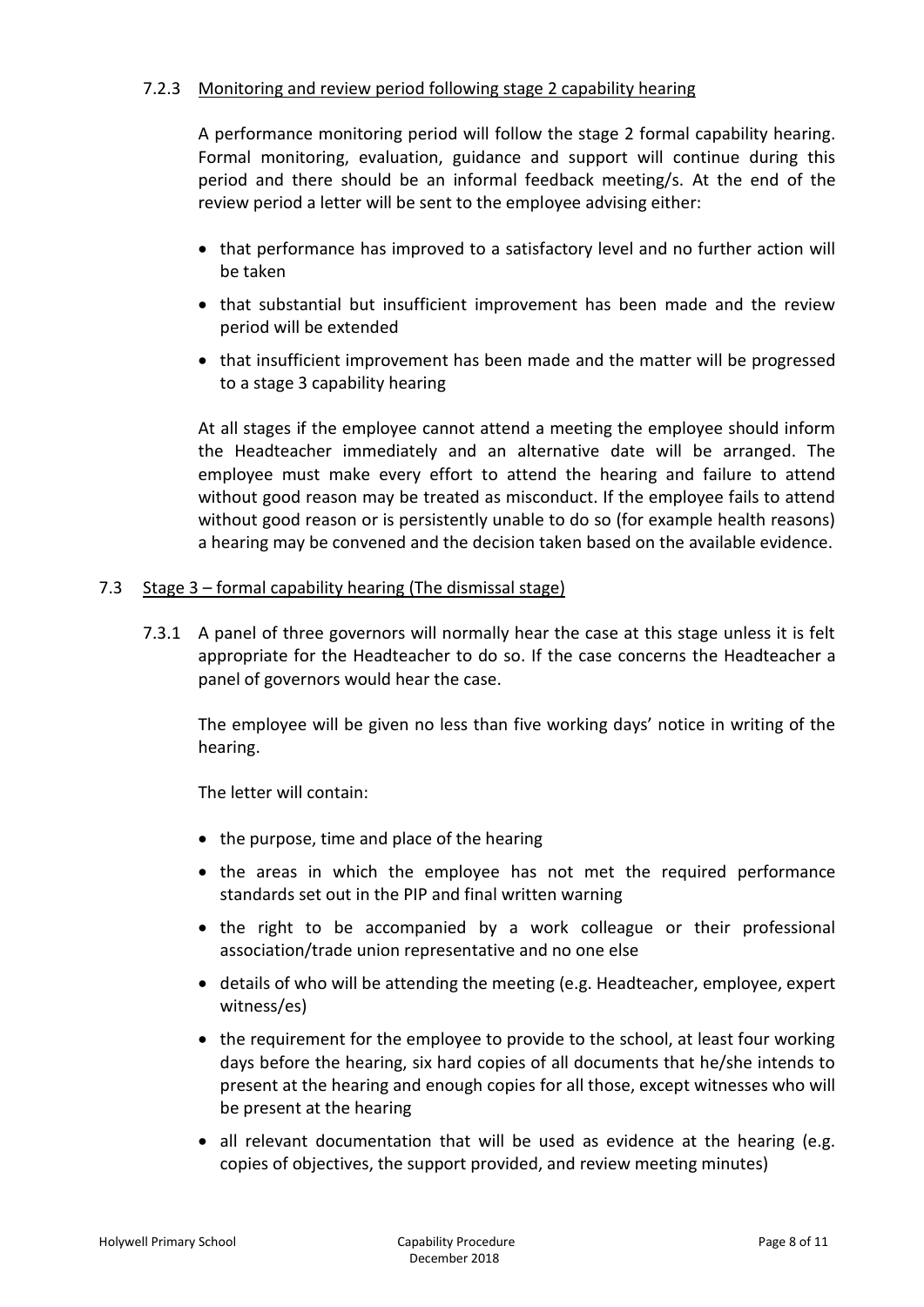Copies of all relevant documents will be sent by the school to the panel members before the hearing.

- 7.3.2 At any hearing where dismissal is to be considered, the following provisions apply:
	- at any community or voluntary controlled school the local authority must be invited to send an adviser. The school must send all of the papers for the hearing to the HR adviser no later than the date on which the papers are sent to the employee
	- at any voluntary aided, foundation school or academy the school is encouraged to invite an HR adviser. If an HR adviser is to be in attendance the school must send all of the papers for the hearing to the HR adviser no later than the date on which the papers are sent to the employee

Where the outcome is dismissal in a community or voluntary controlled school (whose staff are employed by the County Council), a copy of the outcome letter will be sent to the director of Children's Services once the time period for appeal has elapsed. The director of Children's Services will then formally confirm dismissal by letter to the employee.

Dismissal on the grounds of capability shall be with notice.

The outcome will be confirmed in writing to the employee as soon as reasonable practicable and usually within five working days.

#### **8. Appeals**

- 8.1 An employee may appeal against a warning or dismissal at any stage within seven calendar days specifying the grounds of appeal. Where a senior manager issued a warning the appeal may be heard by the Headteacher.
- 8.2 The appeal hearing may be a complete rehearing of the matter or it may be a review of the fairness of the original decision in the light of the procedure that was followed and any new information that may have come to light. This will be at the school's discretion depending on the circumstances of the case.
- 8.3 If an appeal is not made within seven calendar days the school will assume the employee accepts the decision.
- 8.4 At least four working days before the hearing, the employee shall provide all documents that he/she intends to present at the hearing. The documents must be presented in hard copy and with sufficient copies for those, except witnesses, who will attend the hearing. Copies of all the papers to be presented will be sent to panel members prior to the hearing.
- 8.5 Panel members must not discuss any aspect of the case or the contents of the case papers with anyone, including other panel members, before the hearing*.*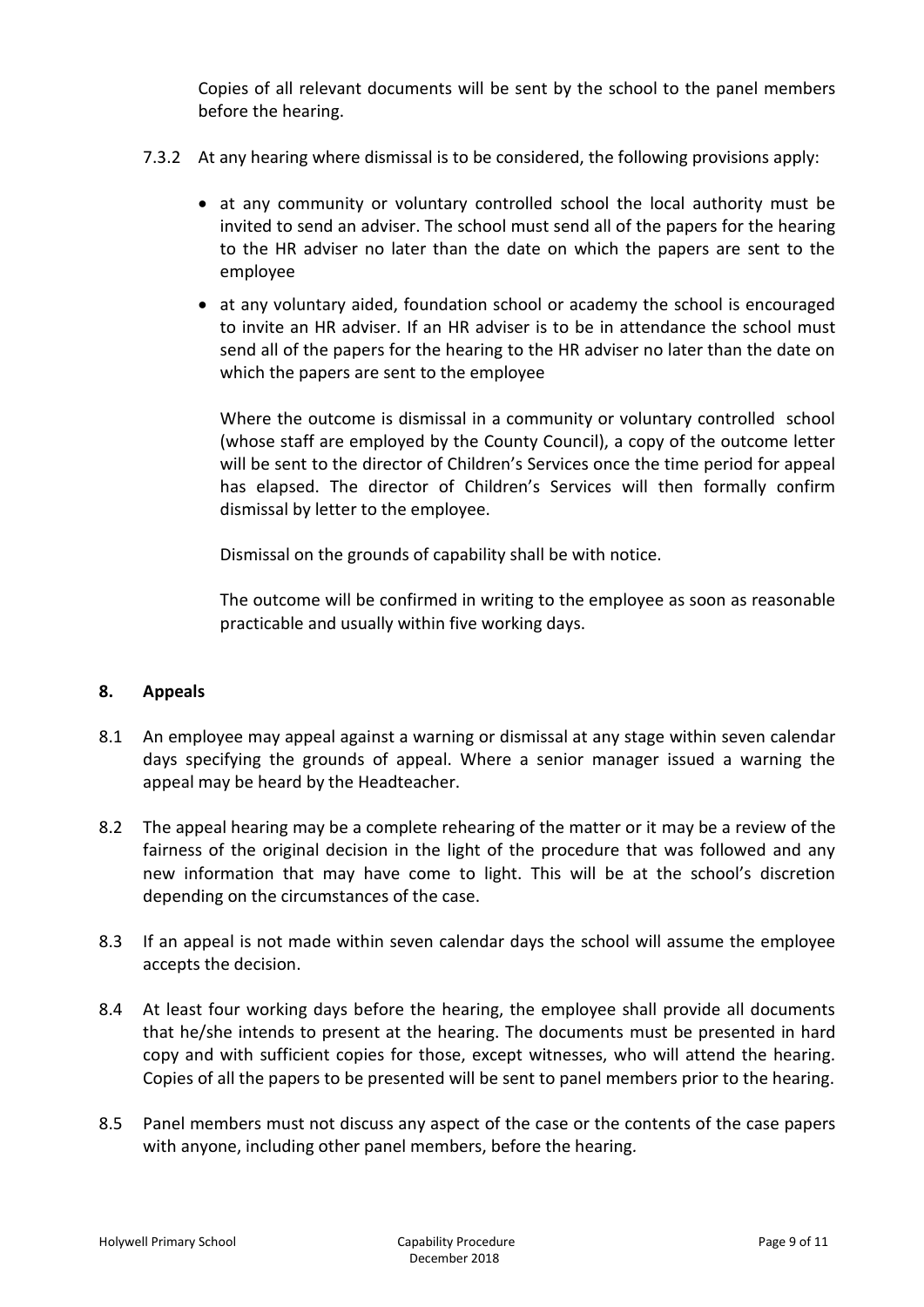- 8.6 The decision of an appeal panel at each stage will be final and will be reported to the governing body. The outcome of the appeal will be confirmed in writing to the employee as soon as reasonably practicable and usually within five working days.
- 8.7 New evidence will only be considered if relevant and there is a good reason why this was not included as part of the original hearing.

#### **9. Duration of warnings**

In circumstances where a written or final written warning is issued it will be placed on the employees personnel file normally for a period of 12 months, unless the employee is notified to the contrary. After the active period the warning will remain permanently on the employees personnel file but will be disregarded in deciding the outcome of future capability proceedings.

#### **10. Disputes about the procedure**

- 10.1 Where there is evidence of poor performance there will be no access to the grievance or harassment and bullying policies and procedures for matters related to the application of the capability procedure.
- 10.2 Where issues arise, for example identified support has not been provided; they should be raised during the support programme and at any subsequent formal meeting/hearing and appeal process.
- 10.3 If the complaint concerns matters that are unrelated to the capability process, it can be raised under the Grievance Procedure.

#### **11. Expiry of warnings and references**

- 11.1 If an employee is subject to the capability procedure, or has a live warning in place at the time of a reference request, this must be referred to in any employment reference.
- 11.2 There may be occasions when an expired warning cannot be disregarded, such as where the performance is satisfactory throughout the period the warning is in force, only to lapse very soon thereafter. Where such a pattern emerges, an employee's record of previous warnings will be borne in mind in deciding how long any new warning will last or whether it is appropriate to undertake disciplinary action instead, on the basis that the employee has been able to previously demonstrate that capability is not in question.
- 11.3 The employee will need to be at work throughout the relevant warning period. If they should be absent from work for any reason, for example sickness this period will not count for the purposes of the warning period.